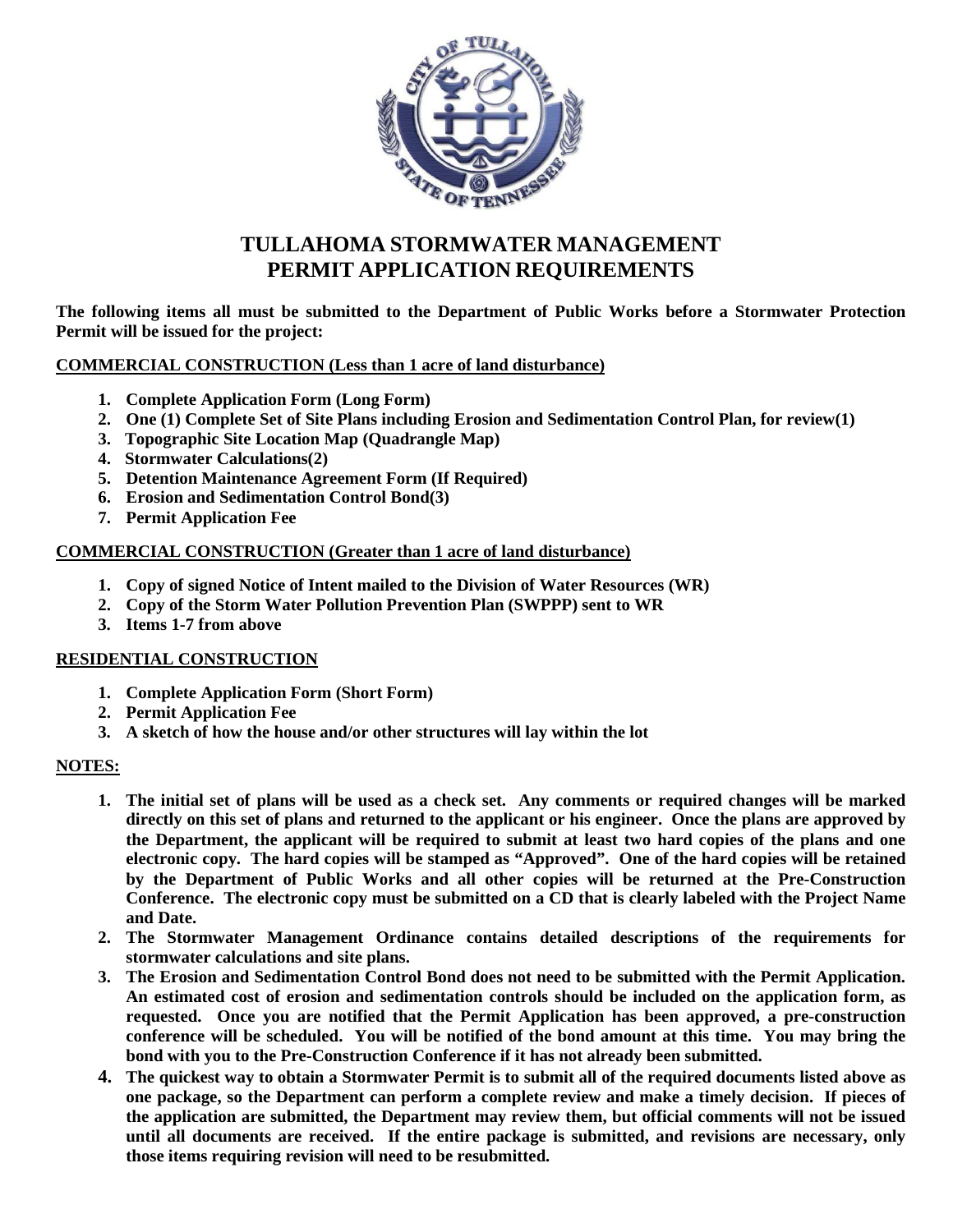#### CITY OF TULLAHOMA SMALL RESIDENTIAL STORMWATER PROTECTION PERMIT

**OFFICE USE ONLY**

Permit No:

Date Issued:

#### APPLICATION FORM

Revision Date: 8/22/2019

#### **1. APPLICANT** (Please check if Applicant is the landowner or designated Agent\*)

| <b>NAME</b>                                                                 |              | <b>LANDOWNER</b> | DESIGNATED AGENT*        |  |  |
|-----------------------------------------------------------------------------|--------------|------------------|--------------------------|--|--|
| * LANDOWNER SIGNATURE (GIVING DESIGNATED AGENT AUTHORITY TO OBTAIN PERMITS) |              |                  |                          |  |  |
| <b>MAILING ADDRESS</b>                                                      |              |                  | AREA CODE / PHONE NUMBER |  |  |
| <b>CITY</b>                                                                 | <b>STATE</b> | <b>ZIP CODE</b>  | Area Code / Fax Number   |  |  |

#### **2. SITE LOCATION**

| <b>STREET ADDRESS</b>                   |               | <b>COUNTY</b> |               |
|-----------------------------------------|---------------|---------------|---------------|
|                                         |               |               |               |
| <b>SUBDIVISION NAME (IF APPLICABLE)</b> |               |               | LOT NUMBER(S) |
|                                         |               |               |               |
| TAX MAP NUMBER                          | PARCEL NUMBER |               |               |
|                                         |               |               |               |

# **3. PROPOSED LAND DISTURBANCE** (Please attach a copy of Property Plat with Application)

| PROJECT TYPE: $1. \Box$ New Home                                                  | $2. \Box$ Add-On |                                        |  |                                     | 3. $\Box$ Garage / Shed 4. $\Box$ Other, If Other Specify |
|-----------------------------------------------------------------------------------|------------------|----------------------------------------|--|-------------------------------------|-----------------------------------------------------------|
| <b>PROJECT PURPOSE</b>                                                            |                  | <b>SIZE OF STRUCTURE (SQUARE FEET)</b> |  |                                     | SIZE OF TOTAL LAND DISTURBANCE (SQ. FT.)                  |
|                                                                                   |                  |                                        |  |                                     |                                                           |
| PROPOSED START DATE OF PROJECT                                                    |                  |                                        |  | PROPOSED COMPLETION DATE OF PROJECT |                                                           |
|                                                                                   |                  |                                        |  |                                     |                                                           |
| Attached Property Plat shall contain a sketch of the location of the development. |                  |                                        |  |                                     |                                                           |

# **4. STORMWATER MANAGEMENT ITEMS**

| Is there a stream located within 100 feet of the proposed development?                        | $\Box$ Yes | $\square$ No |
|-----------------------------------------------------------------------------------------------|------------|--------------|
| Is there a drainage ditch located within 50 feet of the proposed development?                 | $\Box$ Yes | $\square$ No |
| Will the development cause a significant change in the direction of stormwater flows on site? | $\Box$ Yes | $\square$ No |
| Will the development cause a significant change in the amount of stormwater flows on site?    | $\Box$ Yes | $\square$ No |
| Will the development cause a partial or complete blockage of any existing watercourse?        | $\Box$ Yes | $\square$ No |

# **5. CERTIFICATION**

I hereby acknowledge that to the best of my knowledge the information contained herein is true and correct, and I hereby agree to comply with all applicable provisions of the Codes and Ordinances of the City of Tullahoma, Tennessee.

| LANDOWNER OR<br><b>DESIGNATED AGENT</b> | PRINT NAME | SIGNATURE | <b>DATE</b> |
|-----------------------------------------|------------|-----------|-------------|
|                                         |            |           |             |
| <b>CONTRACTOR</b>                       | PRINT NAME | SIGNATURE | DATE        |

**PERMIT WILL NOT BE ISSUED UNTIL SIGNED BY BOTH LANDOWNER (OR DESIGNATED AGENT) AND CONTRACTOR. CONTRACTOR CHANGES AFTER INITIAL PERMIT ISSUANCE WILL REQUIRE THAT A NEW PERMIT APPLICATION FORM BE SUBMITTED.** 

#### **-------------------FOR CITY USE ONLY – PLEASE DO NOT WRITE BELOW THIS LINE-------------------**

| Permit Review Fee \$                          | Date Paid     |              |                      |
|-----------------------------------------------|---------------|--------------|----------------------|
| <b>Stormwater Protection Permit Approved:</b> | $\square$ Yes | $\square$ No |                      |
| Department Approval                           |               |              | <b>Approval Date</b> |

The Tullahoma Stormwater Program is a Non-Funded State of Tennessee and EPA Mandate